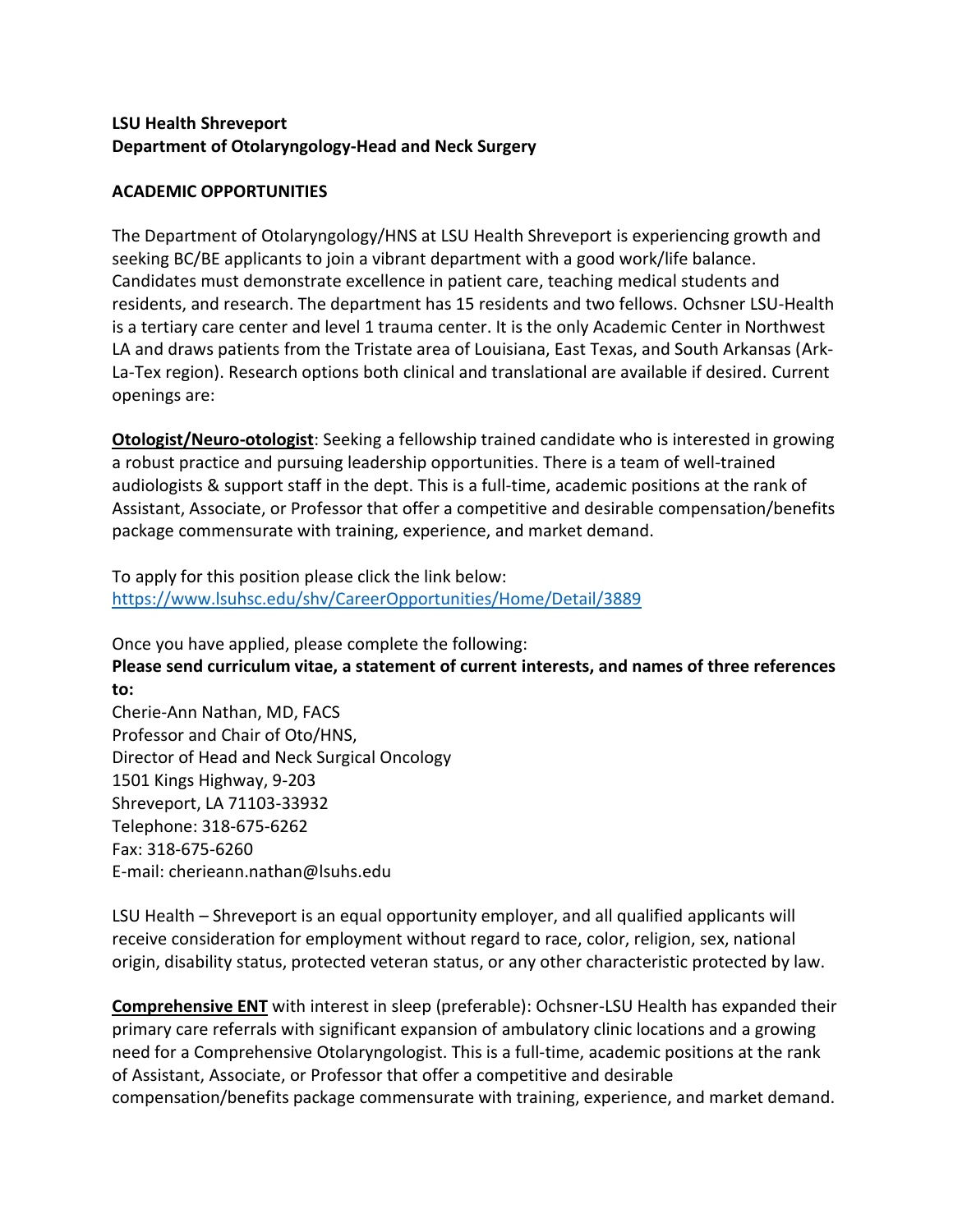To apply for this position please click the link below: <https://www.lsuhsc.edu/shv/CareerOpportunities/Home/Detail/3890>

Once you have applied, please complete the following: **Please send curriculum vitae, a statement of current interests, and names of three references to:** Cherie-Ann Nathan, MD, FACS Professor and Chair of Oto/HNS, Director of Head and Neck Surgical Oncology 1501 Kings Highway, 9-203 Shreveport, LA 71103-33932

Telephone: 318-675-6262 Fax: 318-675-6260 E-mail: cherieann.nathan@lsuhs.edu

LSU Health – Shreveport is an equal opportunity employer, and all qualified applicants will receive consideration for employment without regard to race, color, religion, sex, national origin, disability status, protected veteran status, or any other characteristic protected by law.

**Pediatric Otolaryngology**: Candidate must be fellowship trained in Complex Pediatric Otolaryngology. A unique opportunity to join a robust established practice treating children with all aspects of pediatric ENT pathology. We are particularly interested in individuals with expertise in complex airway management. This is a full-time, academic positions at the rank of Assistant, Associate, or Professor that offer a competitive and desirable compensation/benefits package commensurate with training, experience, and market demand.

To apply for this position please click the link below: <https://www.lsuhsc.edu/shv/CareerOpportunities/Home/Detail/3891>

Once you have applied, please complete the following: **Please send curriculum vitae, a statement of current interests, and names of three references to:** Cherie-Ann Nathan, MD, FACS Professor and Chair of Oto/HNS, Director of Head and Neck Surgical Oncology 1501 Kings Highway, 9-203 Shreveport, LA 71103-33932

Telephone: 318-675-6262

Fax: 318-675-6260 E-mail: cherieann.nathan@lsuhs.edu